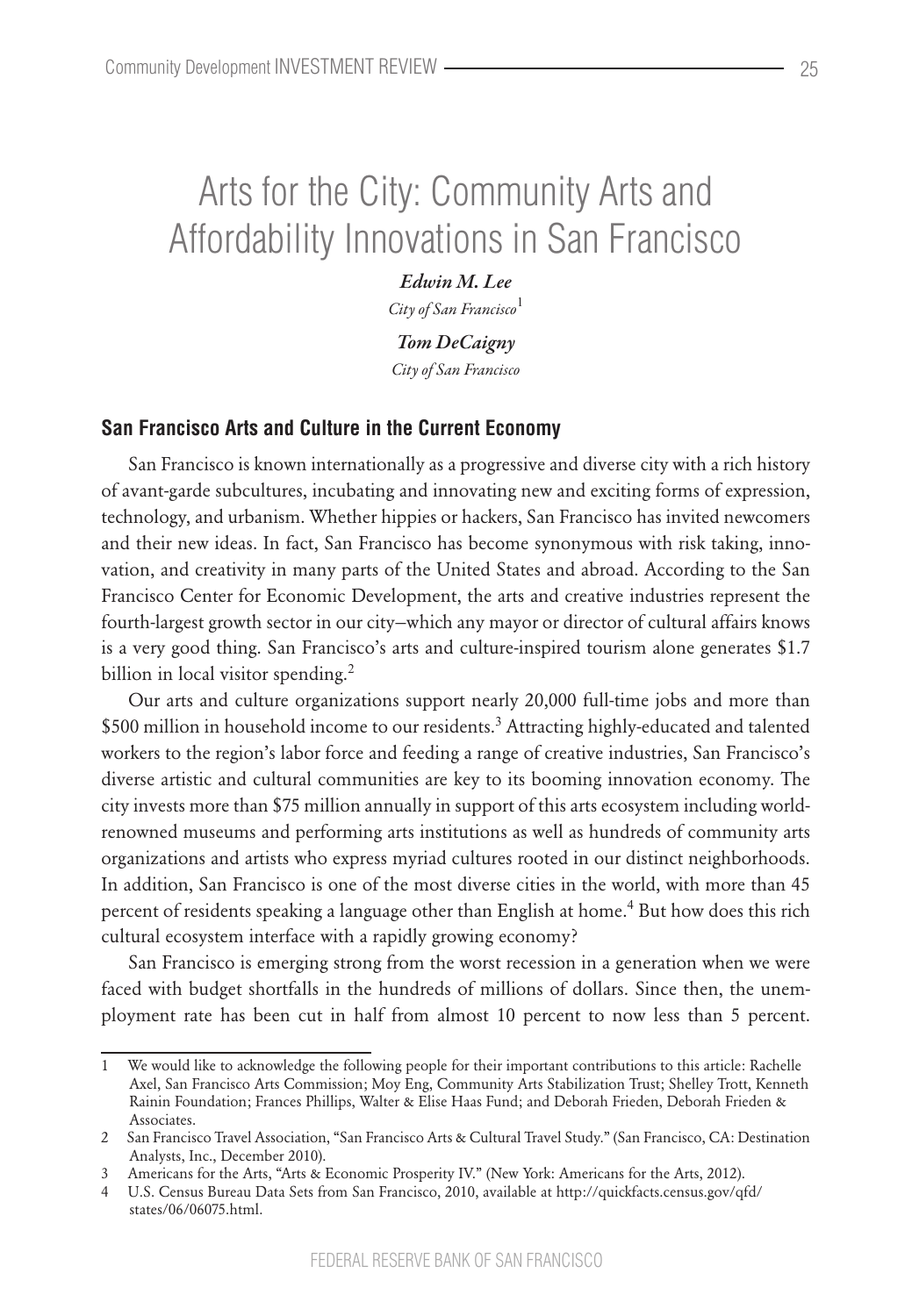This broad-based recovery includes growth in every industry, from technology to small-scale manufacturing and hospitality. The San Francisco Chamber of Commerce credits San Francisco's recent success, in part, to the Central Market Payroll Tax Exclusion that helped the city attract 18 technology companies, 22 new small businesses, and 11 new arts venues as a result of its revitalization efforts. The chamber said that the tax exclusion provided employers of all types and sizes with the incentive to relocate to the Central Market district or expand their businesses, revitalizing a dynamic segment of San Francisco's urban core. These efforts are credited with generating \$7.6 million in additional business tax revenue.<sup>5</sup>

Nevertheless, as we welcome new jobs and new residents to our city, we must also address affordability challenges that have arisen because of that success and prosperity. Some of those challenges affect the sustainability of our arts and culture sector.<sup>6</sup> We, as a city, must grapple with the arithmetic of squeezing more people into San Francisco's 49 square miles. In addition to solving the space challenges related to such significant economic growth, the dissolution of California's Redevelopment Agencies has required the city to step forward with new solutions to sustain some of San Francisco's most critical cultural assets, once held under state ownership, for years to come.

## **The City of San Francisco's Affordability Response**

As was the case with stimulating the economy during the economic downturn, municipal intervention is necessary to ensure that San Francisco's unique cultural system continues to thrive in a rapidly changing environment.

### *Central Market/Tenderloin Strategy*

In 2011, the city launched a public-private effort to revitalize Central Market. A cornerstone of this effort was to restore Central Market as San Francisco's downtown arts district (the mid-20th century epicenter for theater and cultural life) while inviting new retailers, restaurants, and businesses to take advantage of transit-rich Market Street. Market Street is San Francisco's primary commercial corridor that connects the adjacent Tenderloin and SoMa neighborhoods to the Greater Bay Area. The Tenderloin neighborhood has a high concentration of children and families, a rich network of social service providers, single-room occupancy hotels, and one of the city's lowest median household income levels. SoMa is home to a historically working-class Filipino community and many nonprofit organizations, and it is the emerging center of San Francisco's growing technology industry.

<sup>5</sup> San Francisco Chamber of Commerce statement on Central Market Turnaround. (San Francisco, CA: Gwen Oldham; April 2014), available at https://sfchamber.com/blog/san-francisco-chamber-commerce-statementcentral-market-turnaround/.

<sup>6</sup> City and County of San Francisco Budget & Legislative Analyst Policy Report, "Review of the Impact of Increasing in San Francisco on Local Nonprofit Organizations." October 9, 2013, available at http://www.sfhsn. org/documents/hsn\_iss\_oth\_blapres\_10-09-13.pdf.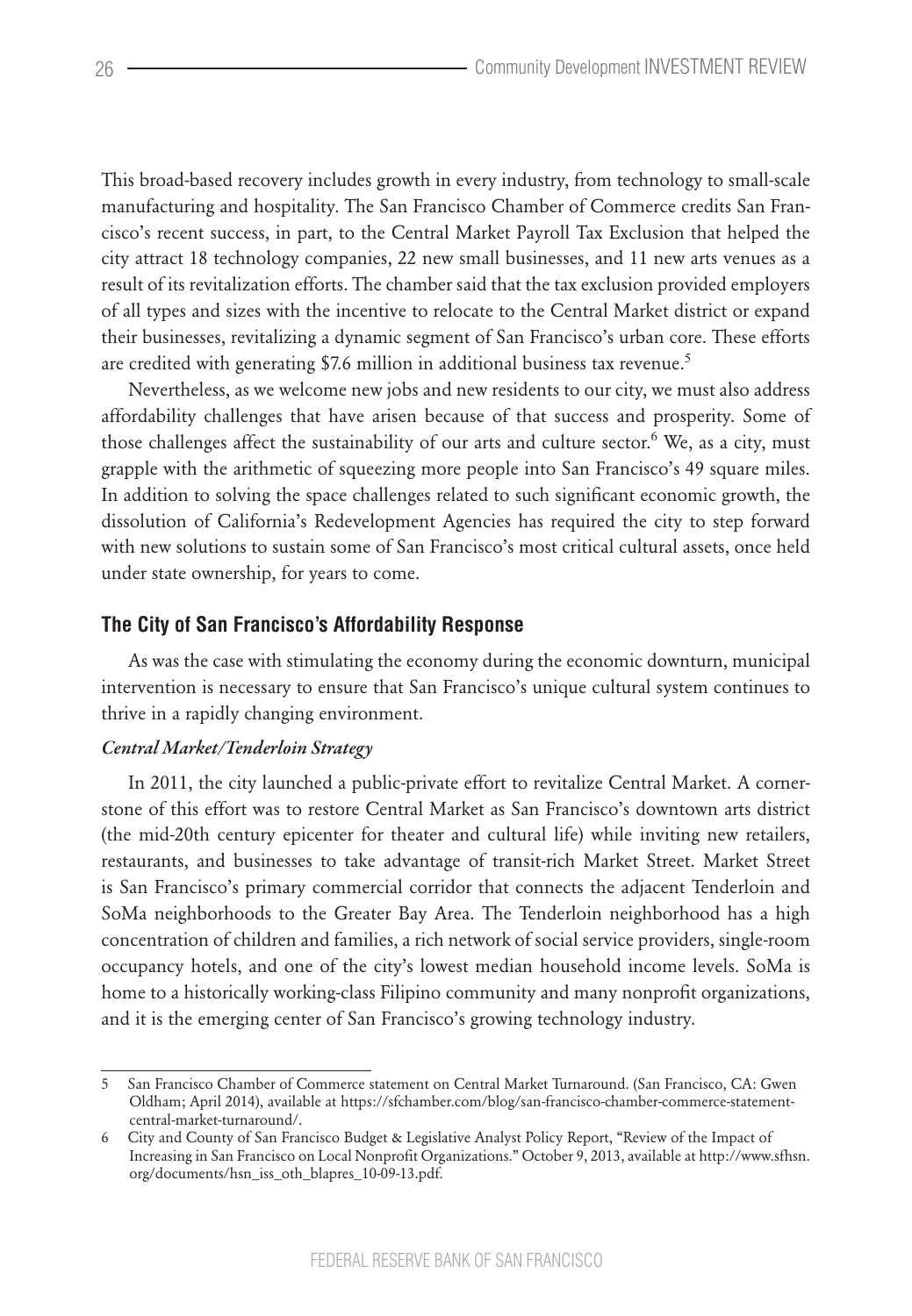Creating positive street life with regular day- and night-time arts and cultural activities has been a primary component of this strategy and benefitted from an early \$250,000 Mayor's Institute on City Design award from the National Endowment for the Arts. Strategies we have implemented include free outdoor dance classes, aerial performances on buildings, publicly accessible pianos, light and other public art installations, and arts engagement opportunities for local residents and visitors by neighborhood arts organizations.

Central Market has transformed in the past three years. The neighborhood is now home to 18 technology companies, 22 new small businesses, and 11 new arts venues owing to the city's revitalization efforts. This public-private revitalization effort has been a nationally recognized success, and the investment is bringing long-desired improvements to the Tenderloin, where we are beginning to see exciting new businesses, more housing, streetscape improvements, and renovated parks. Private arts partners have invested in new Central Market and Tenderloin arts venues such as the American Conservatory Theater's \$32 million restoration of the long-vacant historic Strand Theater.

We have more work to do to create a healthy, vibrant, and inclusive neighborhood and to help longtime residents, small business owners, and nonprofit organizations remain in the neighborhood as it changes. But the decades of disinvestment and abandonment in Central Market and the Tenderloin are over, and the arts have been a key driver of this momentum.

#### *Living Innovation Zones*

The Living Innovation Zones (LIZs) are part of the city's efforts to revitalize and reconstruct Market Street. LIZs are site-specific projects that engage the public in interactive science, art, and technology exhibits on sidewalks, in plazas, and in other accessible areas. These temporary installation projects are developed by the San Francisco Planning Department, Department of Public Works, and the Mayor's Office of Civic Innovation in partnership with private organizations such as San Francisco's groundbreaking art and technology museum, the Exploratorium.

#### *The Public Art Trust*

San Francisco's planning code requires that 1 percent of private development project costs downtown be allocated to include publicly accessible art. In 2012, we led an effort to expand that legislation to create the Public Art Trust—a mechanism that gives private developers the option to satisfy their 1 percent art requirement by paying all or part of the equivalent value into a newly established Public Art Trust Fund administered by the San Francisco Arts Commission. The trust allows a broader array of uses, including conservation of existing city-owned public artworks, capital improvements to nonprofit arts spaces, and temporary art installations or art activation programming within downtown.

The first Public Art Trust project is underway, funded through a contribution made by the private developer Emerald Fund. Artists have been solicited through a request for proposals to create permanent artwork for San Francisco's historic Bill Graham Civic Auditorium, directly across from where Emerald Fund is constructing two residential properties. Other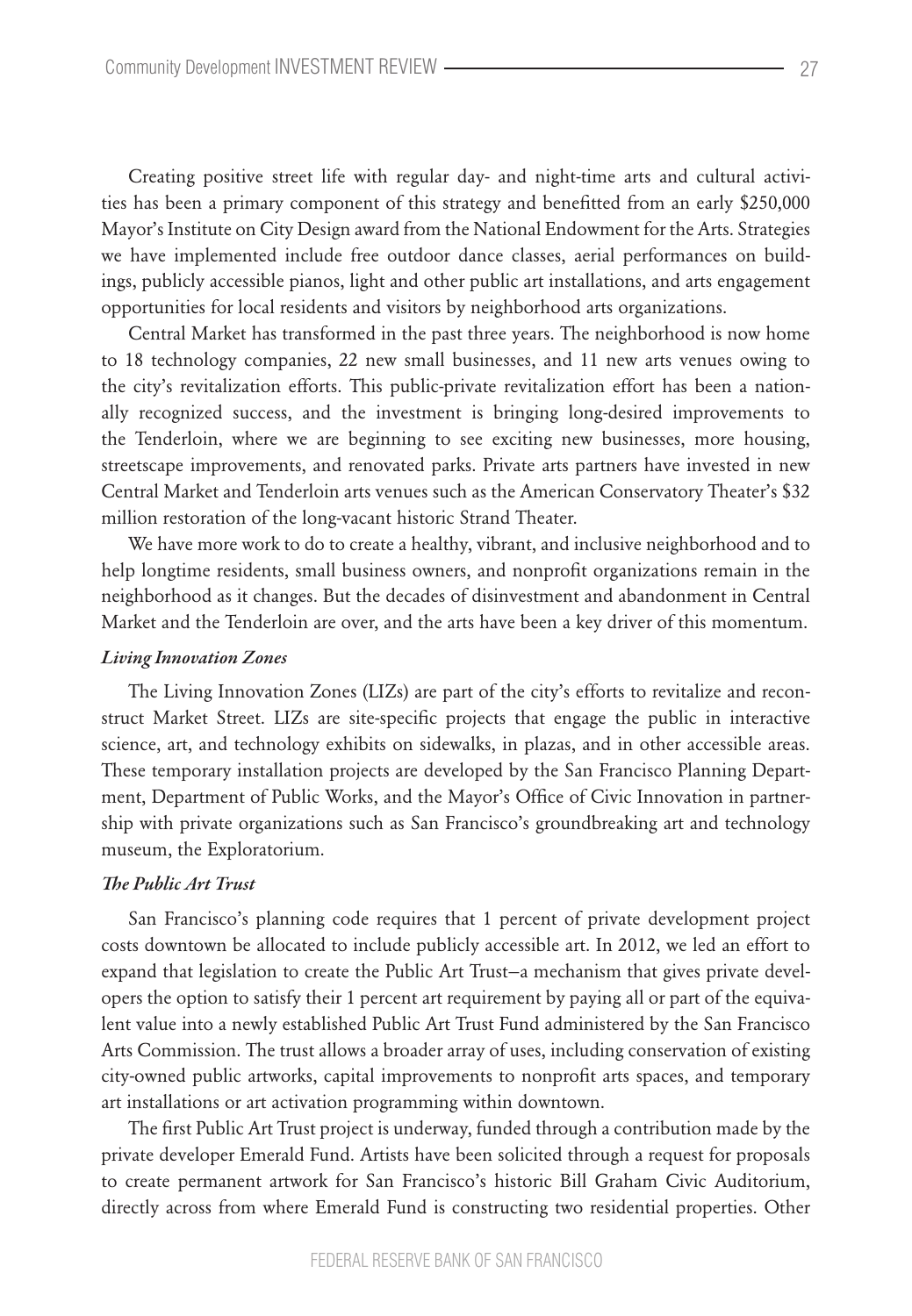developers are in discussions with the San Francisco Arts Commission as they consider the benefits of contributing to the success of the local arts ecosystem.

# *Nonprofit Displacement Working Group and Mitigation Fund*

The city established the Nonprofit Displacement Working Group in 2013 to find creative policy solutions for citywide arts and social service nonprofits facing fewer affordable leasing options in San Francisco. The city allocated \$4.5 million to help implement the recommendations that emerged from this working group, \$2 million of which helps arts nonprofits stay in San Francisco. This \$2 million, administered by the San Francisco Arts Commission, will enable the Northern California Community Loan Fund and Community Arts Stabilization Trust (CAST) to launch a three-year, citywide technical assistance and grantmaking initiative for arts nonprofits affected by displacement. Specifically, the funds will support:

- 1. Technical assistance to nonprofit organizations for lease negotiations, financing, capital campaigns, co-location and back-office sharing.
- 2. Direct financial assistance in the form of grants for tenant improvements, acquisition of property, security deposits, and support in accessing federal tax credits.
- 3. Space identification and inventory.
- 4. Planning, zoning, and developer incentives.
- 5. Private partnerships with foundations and corporate partners.

# **Private Partnerships in Affordability**

Many San Francisco arts organizations share the city's values of cultural equity. A pluralistic arts ecosystem requires small-, mid-, and large-budget organizations to thrive, including those run by and serving historically underserved communities.

# *The Community Arts Stabilization Trust (CAST)*

The CAST was founded in 2012 and presents a model solution to build sustainability in the arts community. CAST's innovative approach to sustaining healthy arts organizations currently focuses on Central Market and the Tenderloin and SoMa neighborhoods. CAST secures real estate and works with community arts organizations to help develop and strengthen their financial and organizational capacity to purchase permanent facilities and navigate the complex San Francisco commercial real estate market. CAST's model is informed by years of experimentation that attempted to address affordable arts space and sustainability. CAST has three primary program strategies:

- 1. Purchase buildings and lease them to suitable nonprofit arts organizations, then transition the agreements from lease to ownership within seven to ten years at the initial purchase price.
- 2. Serve as master leaseholder on properties and manage the spaces for subtenants from the arts.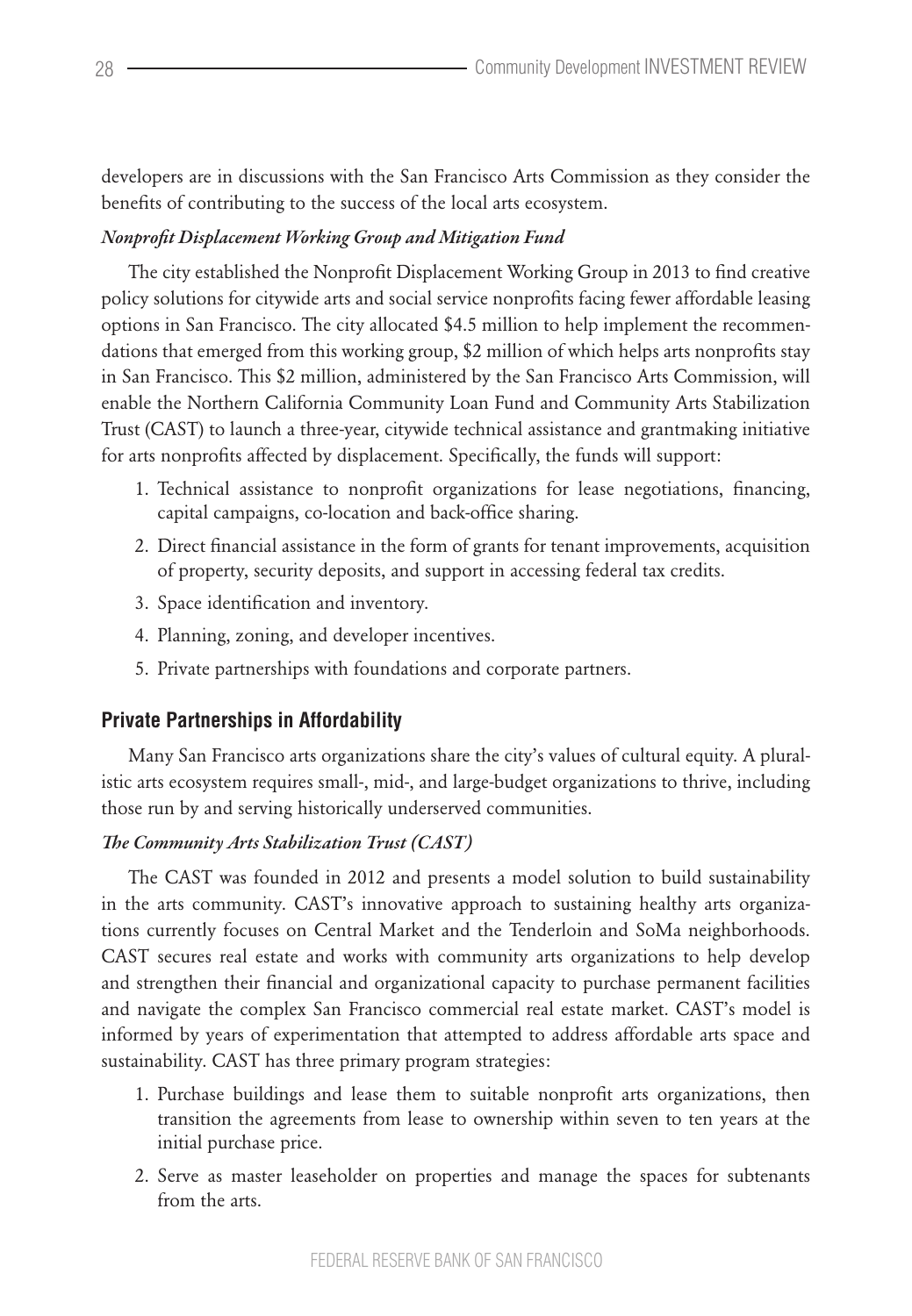3. Identify underused, below-market rental spaces and match them to uses and programs for the arts.

This three-pronged approach is undergirded by a commitment to organizational capacity building. CAST aims to match arts groups with the appropriate facility option for their needs and capacity. Further, CAST helps organizations build acumen to manage their facilities, one of the most resource-intensive components of any arts nonprofit's operation.

To achieve its goals, CAST aims to raise \$25 to \$30 million by 2017 from public- and private-sector institutions and individuals. The majority of the funds will help purchase and renovate cultural facilities. With a \$5 million grant from the Kenneth Rainin Foundation, CAST purchased two properties in Central Market and the Tenderloin, which will be the new homes for CounterPULSE and the Luggage Store Gallery/509 Cultural Center. These two community-based, contemporary arts organizations project serving approximately 95,000 people each year in new, expanded facilities. Philanthropic donations and public-sector financing will support the purchase and renovations.

The City of San Francisco is supporting CAST and the capital campaign efforts of CAST's first two arts nonprofit projects. The National Endowment for the Arts has also awarded an Our Town grant to support CAST's real-estate mapping and space-matching efforts (see Chu and Schupbach's article in this issue for more on Our Town grants). This grant is based on the promising practices of arts intermediaries such as Fractured Atlas, Sustain Arts, and the Northern California Community Loan Fund.

# *The Rainin Initiative*

The Kenneth Rainin Foundation launched a new "Imagining Central Market" initiative focused on arts and culture innovation grants in the Central Market neighborhood, and it selected Luggage Store Gallery/509 Cultural Center as its first awardee. Luggage Store Gallery/509 Cultural Center, the lead organization in a collaborative effort that includes the Nighthouse Studio and Hyphae Design Laboratory, received \$100,000 to create "Light Up Central Market," seven site-specific art installations illuminating buildings and sidewalks on Market Street. The initiative encourages interaction and dialogue on community identity, and it celebrates the vibrancy and innovative spirit that permeate the Central Market neighborhood. The illuminated structures inspire residents, pedestrians, and tourists to engage with large-scale art that sparks the imagination, invites play, and builds community.

This Rainin initiative builds on the momentum of several public-private partnerships, including the newly unveiled "Let There Be Light" video installation on the side of 1019 Market Street by Illuminate the Arts, producer of the internationally heralded Bay Lights, a monumental public artwork that adorns the Bay Bridge. The Rainin initiative also builds on the UN Plaza Fall Event Series that animates the Central Market open space with daytime and evening cultural and culinary programs. Finally, it builds on the mayor's Living Innovation Zones. For her work, Rainin's director of arts strategy and ventures, Shelley Trott, was honored with the Council on Foundations' 2014 Robert W. Scrivner Award for Creative Grantmaking.